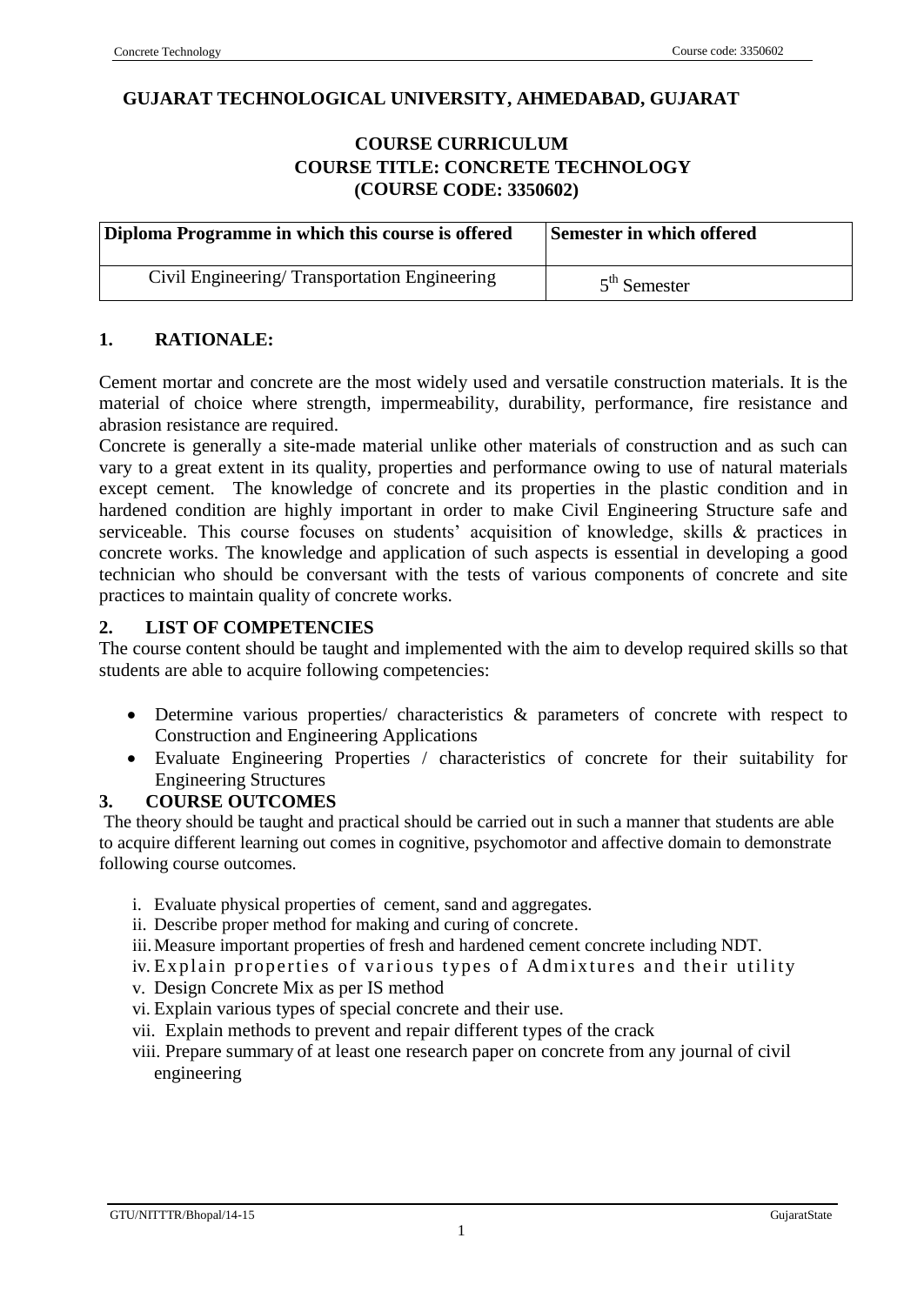## 4. **TEACHING AND EXAMINATION SCHEME**

|                              | <b>Examination Scheme</b> |                        |                     | <b>Total Credits</b> |    | <b>Teaching Scheme</b> |           |    |            |  |
|------------------------------|---------------------------|------------------------|---------------------|----------------------|----|------------------------|-----------|----|------------|--|
| <b>Total</b><br><b>Marks</b> |                           | <b>Practical Marks</b> | <b>Theory Marks</b> |                      |    |                        | $(L+T+P)$ |    | (In Hours) |  |
|                              | PA                        | ESE                    | PA                  | ESE                  |    |                        |           |    |            |  |
| 150                          | 30                        | 20                     | 30                  | 70                   | 05 | 02                     | $00\,$    | 03 |            |  |

**Legends: L-** Lecture; **T-** Tutorial/Teacher Guided Student Activity; P **-** Practical; **C –**Credit; ESE-End Semester Examination; **PA**- Progressive Assessment

## **5. COURSE CONTENT DETAILS**

| Unit                                                     | <b>Major Learning Outcomes</b>                                                                                                                                                   |            | <b>Topics and Sub-topics</b>                                                                                                                                                                                                                                                                                                                                                                                                                                                                                                                                                                                                               |
|----------------------------------------------------------|----------------------------------------------------------------------------------------------------------------------------------------------------------------------------------|------------|--------------------------------------------------------------------------------------------------------------------------------------------------------------------------------------------------------------------------------------------------------------------------------------------------------------------------------------------------------------------------------------------------------------------------------------------------------------------------------------------------------------------------------------------------------------------------------------------------------------------------------------------|
|                                                          | (Outcomes in Cognitive Domain)                                                                                                                                                   |            |                                                                                                                                                                                                                                                                                                                                                                                                                                                                                                                                                                                                                                            |
| <b>Unit-I</b><br><b>Materials</b> for<br><b>Concrete</b> | 1a. Evaluate physical properties<br>of cement<br>1b. Evaluate Physical Properties<br>of sand and aggregates used<br>in concrete<br>1c. Test quality of water used in<br>Concrete | 1.1<br>1.2 | Importance of cement in preparation of<br>concrete, Chemical compound of<br>ordinary Portland cement, Bougue's<br>compounds and its functions<br>Types and Grades of cement and its uses                                                                                                                                                                                                                                                                                                                                                                                                                                                   |
|                                                          |                                                                                                                                                                                  | 1.3<br>2.1 | Physical properties- Fineness,<br>consistency of Cement, IST & FST,<br>Soundness & Compressive Strength of<br>cement and its I.S. Requirements, Its<br>Importance & their related Test as per<br><b>Indian Standards</b><br>Role of Coarse & Fine Aggregates in<br>Concrete, Classifications of aggregate<br>on the basis of its size, shape, texture<br>and weight Sieve Analysis, Water<br>Absorption Specific Gravity of Fine<br>Aggregate & Coarse Aggregate, Coarse<br>Aggregate Impact Value, Crushing<br>Value & Abrasion Value, Flakiness &<br>Elongation Index, its importance $\&$<br>their related Test as per Indian Standards |
|                                                          |                                                                                                                                                                                  | 1.1        | Requirements of quality for water in<br>concrete.                                                                                                                                                                                                                                                                                                                                                                                                                                                                                                                                                                                          |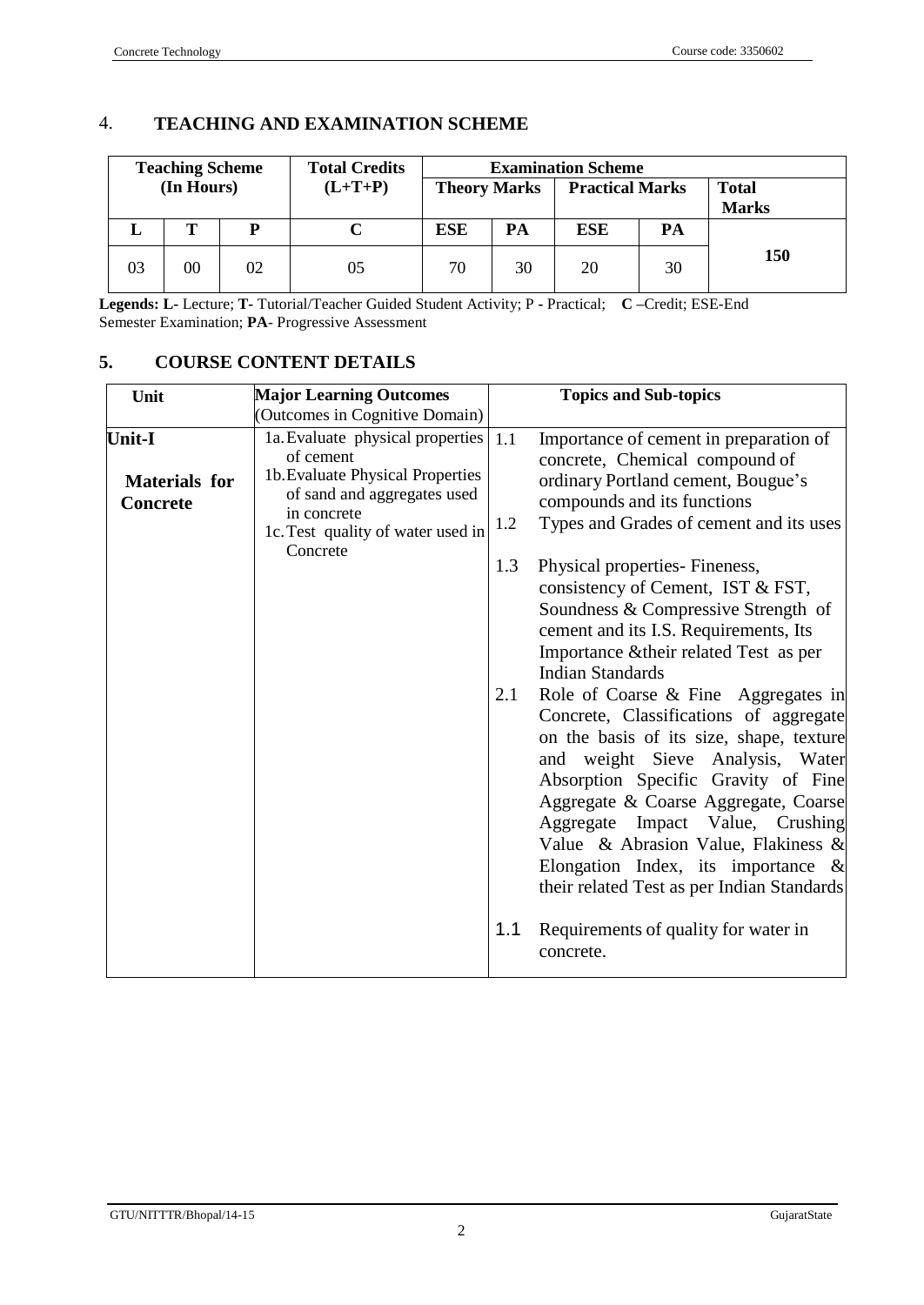| Unit                                       | <b>Major Learning Outcomes</b>                                                                                                                                                                                                                                                                                                                                                                                                                                                | <b>Topics and Sub-topics</b>                                                                                                                                                                                                                                                                                                                                                                                                                                                                                                                                                                                                                                                                  |
|--------------------------------------------|-------------------------------------------------------------------------------------------------------------------------------------------------------------------------------------------------------------------------------------------------------------------------------------------------------------------------------------------------------------------------------------------------------------------------------------------------------------------------------|-----------------------------------------------------------------------------------------------------------------------------------------------------------------------------------------------------------------------------------------------------------------------------------------------------------------------------------------------------------------------------------------------------------------------------------------------------------------------------------------------------------------------------------------------------------------------------------------------------------------------------------------------------------------------------------------------|
|                                            | (Outcomes in Cognitive Domain)                                                                                                                                                                                                                                                                                                                                                                                                                                                |                                                                                                                                                                                                                                                                                                                                                                                                                                                                                                                                                                                                                                                                                               |
| <b>Unit-II</b><br><b>Fresh Concrete</b>    | 2a. Evaluate workability,<br>harshness, segregation<br>and bleeding properties<br>of fresh concrete<br>2b. List the factors affecting<br>workability<br>2c. Describe methods of<br>measurement of<br>workability, slump test<br>& compaction factor test<br>2d. Describe methods of<br>mixing of concrete<br>2e. Describe methods of<br>compaction of concrete<br>2f. Describe methods of<br>Curing<br>2g. List Effect of curing on<br>development of strength<br>of concrete | 2.1 Fresh concrete and its properties -<br>Workability, harshness, Segregation and<br>bleeding<br>2.2 Factors affecting workability<br>2.3 Methods of measurement of workability<br>Slump Test & Compaction Factor Test<br>2.4 Relation between workability and<br>strength of concrete<br>2.5 Methods of mixing of concrete – Hand $\&$<br>Machine Mixing and its Transportation<br>and Placing<br>2.6 Methods of compaction of concrete and<br>its suitability<br>2.7 Factors affecting compaction<br>2.8 Curing and its importance, its methods<br>and suitability<br>2.9 Effect of curing on development of<br>strength of concrete                                                       |
| Unit-III<br><b>Admixures</b>               | 3a Explain properties<br>of various types of<br>Admixtures and<br>their utility                                                                                                                                                                                                                                                                                                                                                                                               | 3.1 Admixtures and its benefits, Types of<br>Admixtures - Accelerator and Retarder<br>Plasticizer and Super Plasticizer Water<br>roofing and Air entraining admixture<br>3.2<br>Utility of Admixtures                                                                                                                                                                                                                                                                                                                                                                                                                                                                                         |
| <b>Unit-IV</b><br><b>Hardened Concrete</b> | 4a Evaluate Properties of<br><b>Hardened Concrete</b><br>Describe the steps to<br>4b<br>conduct Non Destructive<br><b>Test of Concrete</b>                                                                                                                                                                                                                                                                                                                                    | 4.1 Hardened Concrete and its Properties<br>4.2 Compressive Strength, Tensile Strength,<br><b>Bond Strength, Flexure Strength</b><br>Durability, impermeability<br>4.3 Factors affecting Compressive Strength<br>4.4 Creep of Concrete & its effect, factors<br>affecting Creep<br>4.5 IS Test Procedure to find Compressive $\&$<br>Tensile Strength of Concrete, Acceptance<br>& Standard<br>Criteria, Mean Strength<br>Deviation<br>4.6 Durability of Concrete & factors<br>affecting it<br>4.7 Economy of Concrete & factors<br>affecting it<br>4.8 Methods of Non Destructive Test of<br>Concrete Rebound Hammer Test,<br><b>Ultrasonic Pulse Velocity Test</b><br>4.9 Importance of NDT |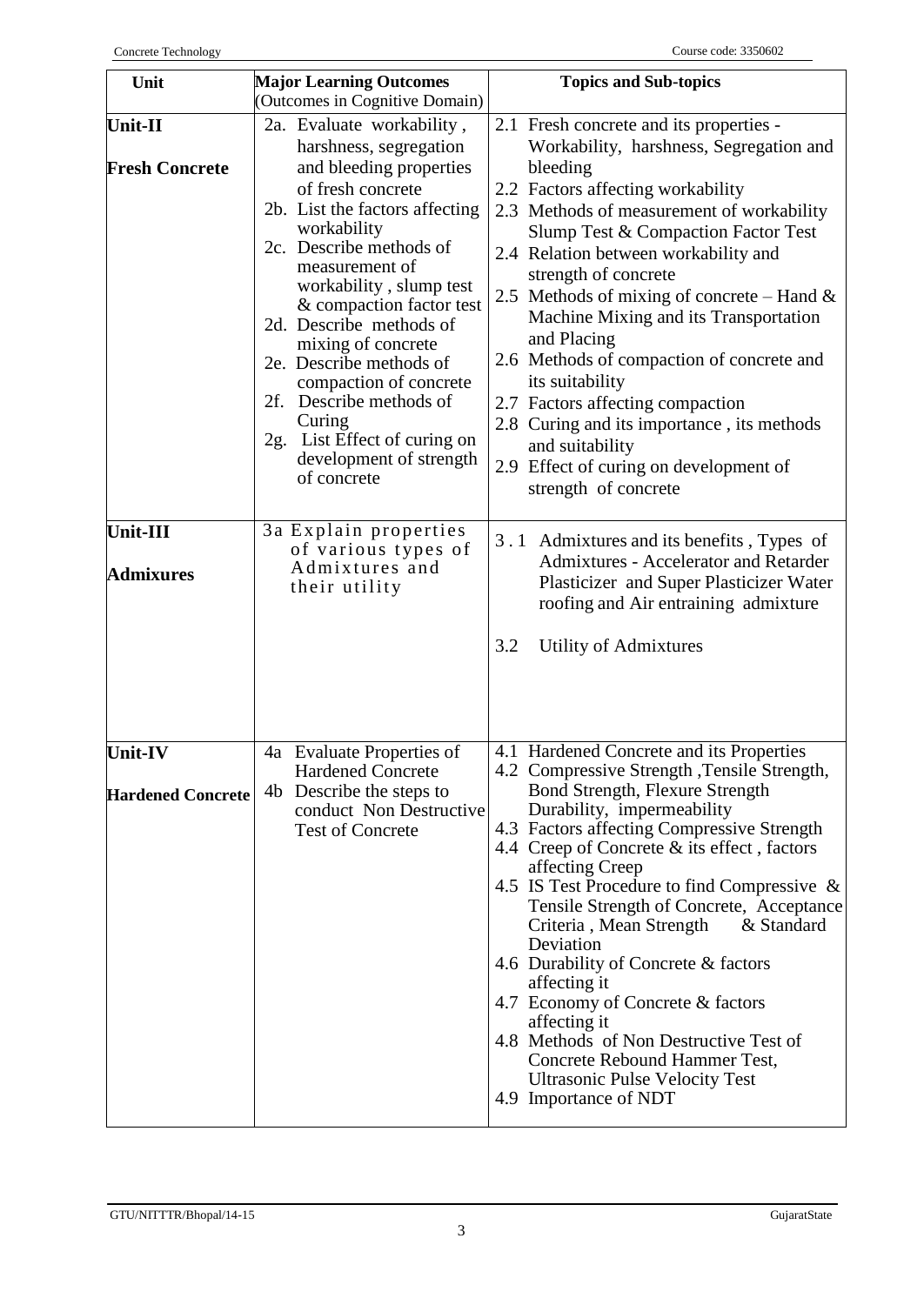| Unit                                                | <b>Major Learning Outcomes</b>                            | <b>Topics and Sub-topics</b>                                                                             |
|-----------------------------------------------------|-----------------------------------------------------------|----------------------------------------------------------------------------------------------------------|
|                                                     | (Outcomes in Cognitive Domain)                            |                                                                                                          |
| Unit-V                                              | 5a Design Concrete Mix as<br>per IS method                | 5.1 Factors affecting quality of concrete,<br>Advantages of Quality control.                             |
| <b>Concrete Mix</b>                                 |                                                           | 5.2 Concrete Mix Design and its importance.                                                              |
| <b>Design</b>                                       |                                                           | 5.3 Nominal Mix and Design Mix.                                                                          |
|                                                     |                                                           | 5.4 Factors affecting concrete mix design.                                                               |
|                                                     |                                                           | 5.5 Different methods of Mix Design and its<br>suitability.                                              |
|                                                     |                                                           | 5.6 I.S. method to design a Concrete Mix As<br>per IS 10262-2009.                                        |
|                                                     |                                                           | 5.7 Example of Mix design as per I.S.<br>method                                                          |
|                                                     |                                                           |                                                                                                          |
| Unit - VI                                           | 6a Explain various types of                               | 6.1 Light weight concrete                                                                                |
|                                                     | special concrete and their                                | 6.2 Plum concrete                                                                                        |
| <b>Special Concrete</b>                             | use.                                                      | 6.3 Fibre reinforced concrete                                                                            |
| & Concreting                                        |                                                           | 6.4 Polymer concrete                                                                                     |
| <b>Techniques</b>                                   |                                                           | 6.5 High density concrete                                                                                |
|                                                     |                                                           | 6.6 No fines concrete                                                                                    |
|                                                     |                                                           | 6.7 Ferro cement                                                                                         |
|                                                     |                                                           | 6.8 Fly ash concrete                                                                                     |
|                                                     |                                                           | 6.9 Pumped Concrete                                                                                      |
|                                                     |                                                           | 6.10Ready mix concrete                                                                                   |
|                                                     |                                                           |                                                                                                          |
| Unit -VII                                           | 7a Explain various types of<br>cracks in concrete         | 7.1 Deterioration of concrete and                                                                        |
|                                                     | structures and their                                      | 7.2 Corrosion of reinforcement                                                                           |
| <b>Prevention &amp;</b><br><b>Repair Techniques</b> | causes.                                                   | 7.3 Types of deteriorations and its effects                                                              |
| <b>Cracks</b><br>For                                |                                                           | 7.4 Prevention of concrete deterioration                                                                 |
|                                                     | 7b Explain methods to<br>prevent and repair the           | 7.5 Effect of corrosion of reinforcement in<br>concrete and remedial                                     |
|                                                     | cracks.                                                   | 7.6 Types , causes and remedies of concrete<br>cracks before hardening                                   |
|                                                     |                                                           | 7.7 Types, causes and remedies of concrete<br>cracks after hardening                                     |
|                                                     |                                                           | 7.8 Prevention of cracks                                                                                 |
|                                                     |                                                           | 7.9 Materials for repair of cracks                                                                       |
|                                                     |                                                           | 7.10 Methods used for repair of cracked                                                                  |
|                                                     |                                                           | Concrete                                                                                                 |
| <b>Unit-VIII</b>                                    | 8a Explain about latest                                   | 8.1 latest research and development in the                                                               |
|                                                     | Developments in the field                                 | field of concrete technology                                                                             |
| <b>Modern Trend And</b>                             | of concrete works.                                        |                                                                                                          |
| <b>Research</b>                                     | 8b Prepare summary of at                                  | 8.2 Journals available in the library, its                                                               |
| <b>Development In</b>                               | least one research paper on<br>concrete during the course | publishers, Editors and place of                                                                         |
| <b>Concrete Technology</b>                          | from any journal of civil                                 | publications.                                                                                            |
|                                                     | engineering                                               |                                                                                                          |
|                                                     |                                                           | 8.3 The various authorities in the field of<br>concrete technology and their field of<br>specialization. |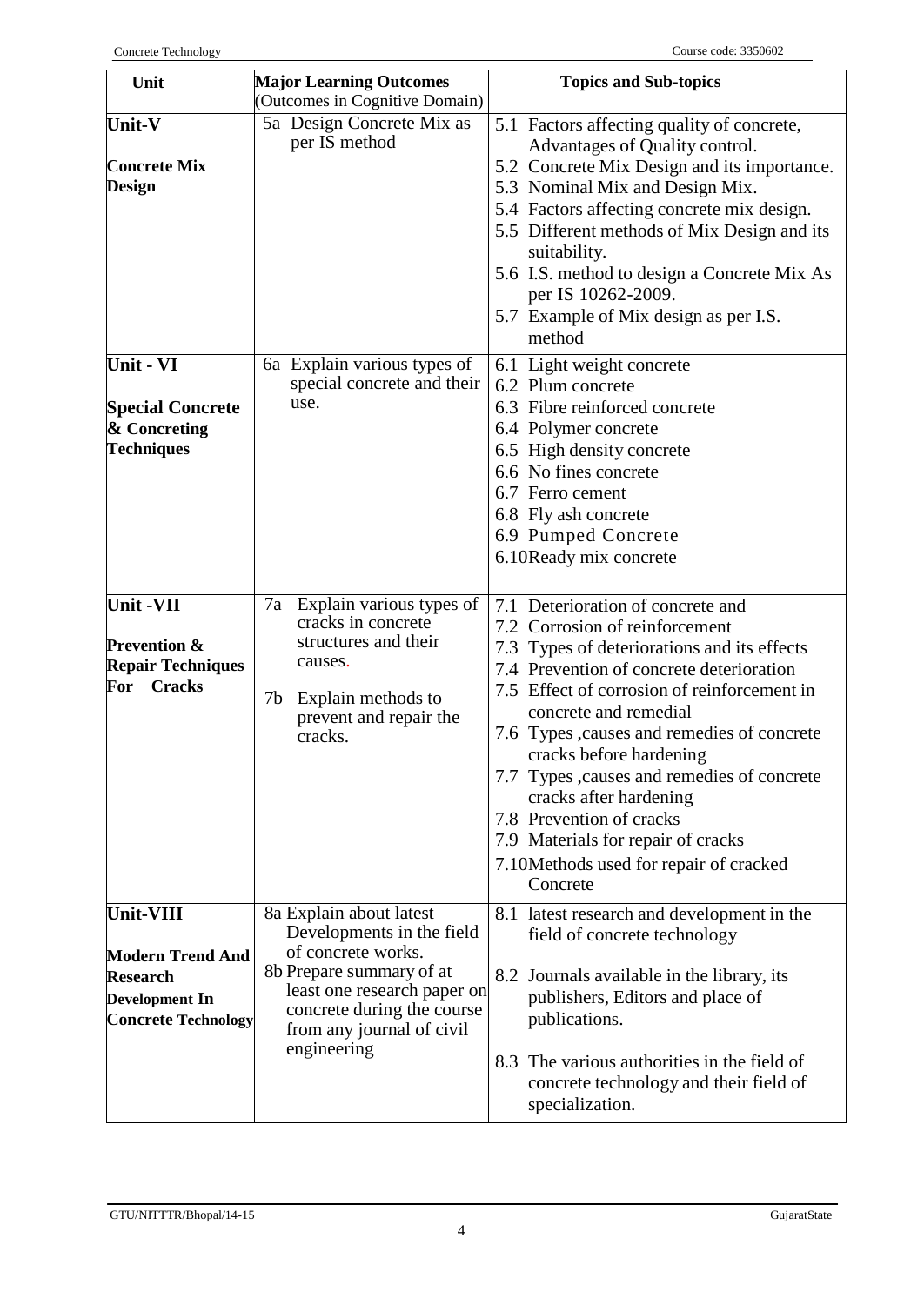#### **6. SUGGESTED SPECIFICATION TABLE WITH HOURS& MARKS (Theory)**

| Unit         | <b>Unit Title</b>                                               |                 |                |                |                | <b>Distribution of Theory Marks</b> |
|--------------|-----------------------------------------------------------------|-----------------|----------------|----------------|----------------|-------------------------------------|
|              |                                                                 | <b>Teaching</b> | $\mathbf R$    | U              | A              | Total                               |
|              |                                                                 | <b>Hours</b>    | Level          | Level          |                | <b>Level Marks</b>                  |
| I            | Materials for Concrete                                          | 08              | 3              | 8              | 3              | 14                                  |
| $\mathbf{I}$ | <b>Fresh Concrete</b>                                           | 08              | $\overline{2}$ | $\overline{2}$ | 8              | 12                                  |
| Ш            | Admixures                                                       | 03              | $\overline{2}$ |                | 2              | 05                                  |
| IV           | <b>Hardened Concrete</b>                                        | 08              | 2              | 2              | 8              | 12                                  |
| V            | Concrete Mix Design                                             | 05              |                | $\overline{2}$ | 6              | 09                                  |
| VI           | Special Concrete & Concreting<br>Techniques                     | 04              |                | $\overline{2}$ | $\overline{4}$ | 07                                  |
| VII          | Prevention & Repair Techniques For<br>Cracks                    | 04              |                | $\overline{2}$ | $\overline{4}$ | 07                                  |
| VШ           | Modern Trend And Research Development<br>in Concrete Technology | 02              |                |                | $\overline{2}$ | 04                                  |
|              | <b>Total</b>                                                    | 42              | 13             | 20             | 37             | 70                                  |

**Legends:**  $R =$  Remember,  $U =$  Understand,  $A =$  Apply and above Level (Bloom's revised taxonomy) **Note:** This specification table shall be treated as general guideline for students and teachers. The actual distribution of marks in the question paper may vary slightly from above table

## **7. SUGGESTED LIST OF EXERCISES/PRACTICAL**

The practical/exercises should be properly designed and implemented with an attempt to develop different types of skills **(outcomes in psychomotor and affective domain)** so that students are able to acquire the competencies/programme outcomes. Following is the list of practical exercises for guidance.

*Note: Here only outcomes in psychomotor domain are listed as practical/exercises. However, if these practical/exercises are completed appropriately, they would also lead to development of certain outcomes in affective domain which would in turn lead to development of Course Outcomes related to affective domain. Thus over all development of Programme Outcomes (as given in a common list at the beginning of curriculum document for this programme) would be assured. Faculty should refer to that common list and should ensure that students also acquire outcomes in affective domain which are required for overall achievement of Programme Outcomes/Course Outcomes.*

| S. No.         | Unit No. | <b>Practical/Exercise</b><br>(Outcomes' in Psychomotor Domain) | Approx. Hrs.<br><b>Required</b> |
|----------------|----------|----------------------------------------------------------------|---------------------------------|
|                |          | Test the cement for soundness                                  | 02                              |
| $\overline{2}$ |          | Grade Aggregate into Fine and Coarse                           | 02                              |
| 3.             |          | Determine Flakiness and Elongation Index                       | 02                              |
| 4.             |          | Test Crushing Value for Aggregate                              | 02                              |
|                |          | Test Impact Value for Aggregate                                |                                 |
| 6.             |          | Determine Aggregate Abrasion Value                             | 02                              |

GTU/NITTTR/Bhopal/14-15 GujaratState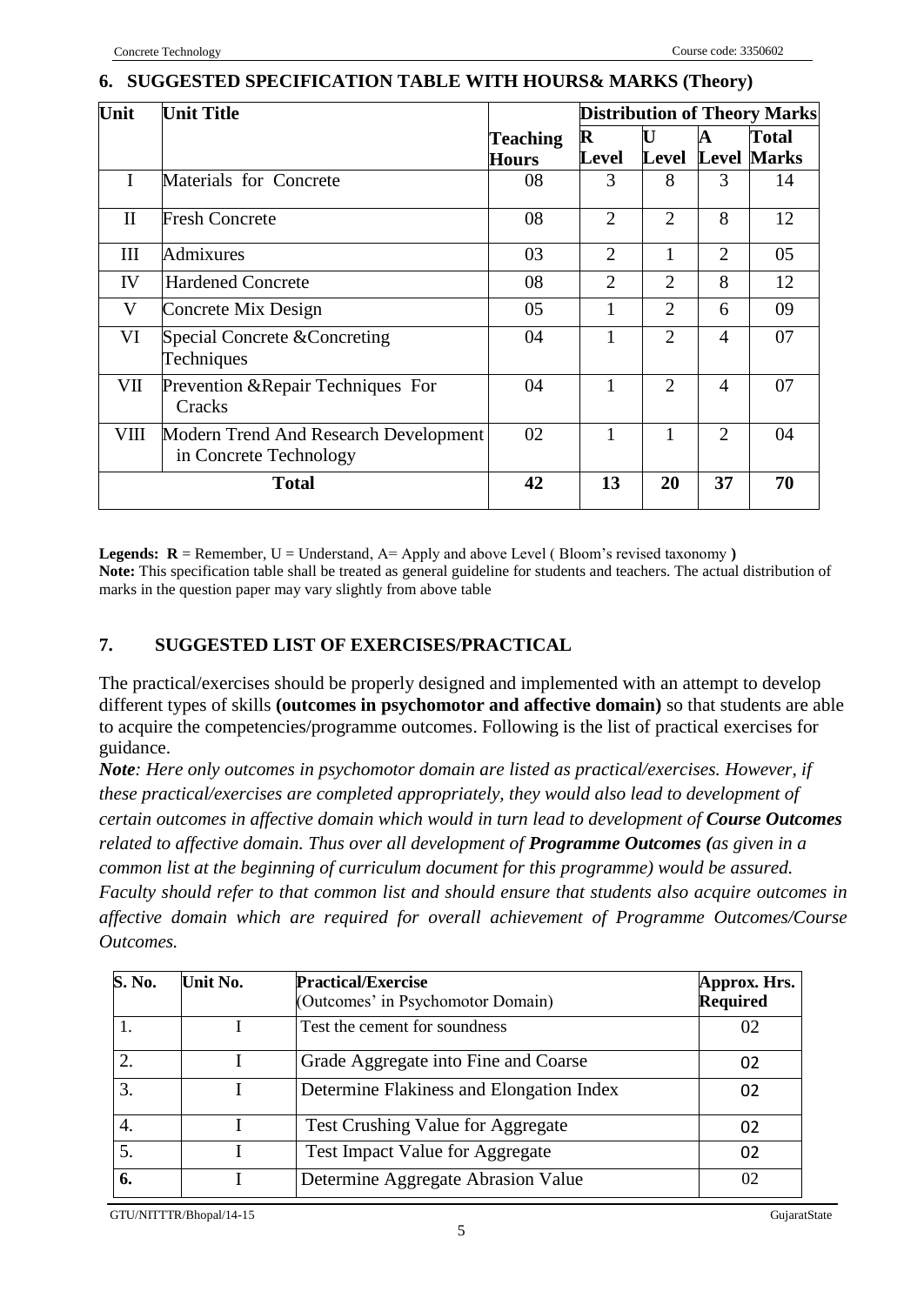|     | П  | Measure Workability (Slump, Compaction                              | 02 |
|-----|----|---------------------------------------------------------------------|----|
|     |    | Factor Test)                                                        |    |
| 8.  | IV | Plot the effect of W/C ratio on Compressive Strength<br>of Concrete | 04 |
| 9.  | IV | Conduct Split Cylinder Test                                         | 02 |
| 10. | IV | Conduct Pull Out Test to determine Bond Strength                    | 02 |
| 11. | IV | Demonstrate Non-destructive Tests of Concrete                       | 02 |
| 12. | IV | Project :- Concrete Mix Design as per I. S. Method                  | 04 |
|     |    | <b>TOTAL HOURS</b>                                                  | 28 |

**FIELD VISIT**: Arrange field visit to cement factory and Ready Mix concrete plant and prepare a report which should be a part of term work

## 8. **SUGGESTED LIST OF STUDENT ACTIVITIES**

- i. Collect few Samples from nearby site & find out different Properties of concrete
- ii. Undertake visit to construction site and prepare the report
- iii. Visit to concrete Testing Laboratory for awareness related to other concrete Testing Equipment, concrete Testing Report

## **9. SPECIAL INSTRUCTIONAL STRATEGIES ( If Any )**

- i. Show Video Clips of Concrete Testing, interact with students by asking questions
- ii. Show Picture Clips through Power Point regarding Testing of Concrete and its Commercial report
- iii. Video program on concrete tests NPTEL & NITTTR Bhopal

## **10. SUGGESTED LEARNING RESOURCES**

## **A. List of Books:**

| No. | <b>Title</b>           | <b>Author</b>          | <b>Publisher</b>      |
|-----|------------------------|------------------------|-----------------------|
|     | Concrete Technology    | M.S. Shetty            | S.Chand& co.Ltd       |
|     | Concrete Technology    | M.L.Gambhir            | Tata McGraw Hill Ltd. |
| 3   | Properties of Concrete | A.M.Neville            | Pitman                |
|     | Concrete Technology    | Dr. K.T. Krishna swami | Dhanpatrai &sons      |
|     | Concrete Technology    | R.S. Vashney           | Oxford &IBH           |
|     |                        |                        | Publishing co, Bombay |

## **LIST OF RECOMMENDED I.S. PUBLICATIONS**:

| I.S. 269                 | Specifications for O.P.C.                       |              |
|--------------------------|-------------------------------------------------|--------------|
| IS.12269                 | Specifications for O.P.C.53 Grade               |              |
| I.S. 383                 | Specifications for coarse and fine aggregates   |              |
| I.S. 516                 | Methods of tests for strength of concrete       |              |
| I.S. 2386 Part I to VIII | Methods of tests for aggregate for concrete     |              |
| I.S.456                  | Code of practice for plain and R.C.C.           |              |
| I.S. 2340                | Methods for sampling of aggregates for concrete |              |
| Sp <sub>23</sub>         | Handbook for concrete Mix Design                |              |
| I.S.4031                 | Methods of physical tests on Hydraulic cement   |              |
| GTU/NITTTR/Bhopal/14-15  |                                                 | GujaratState |